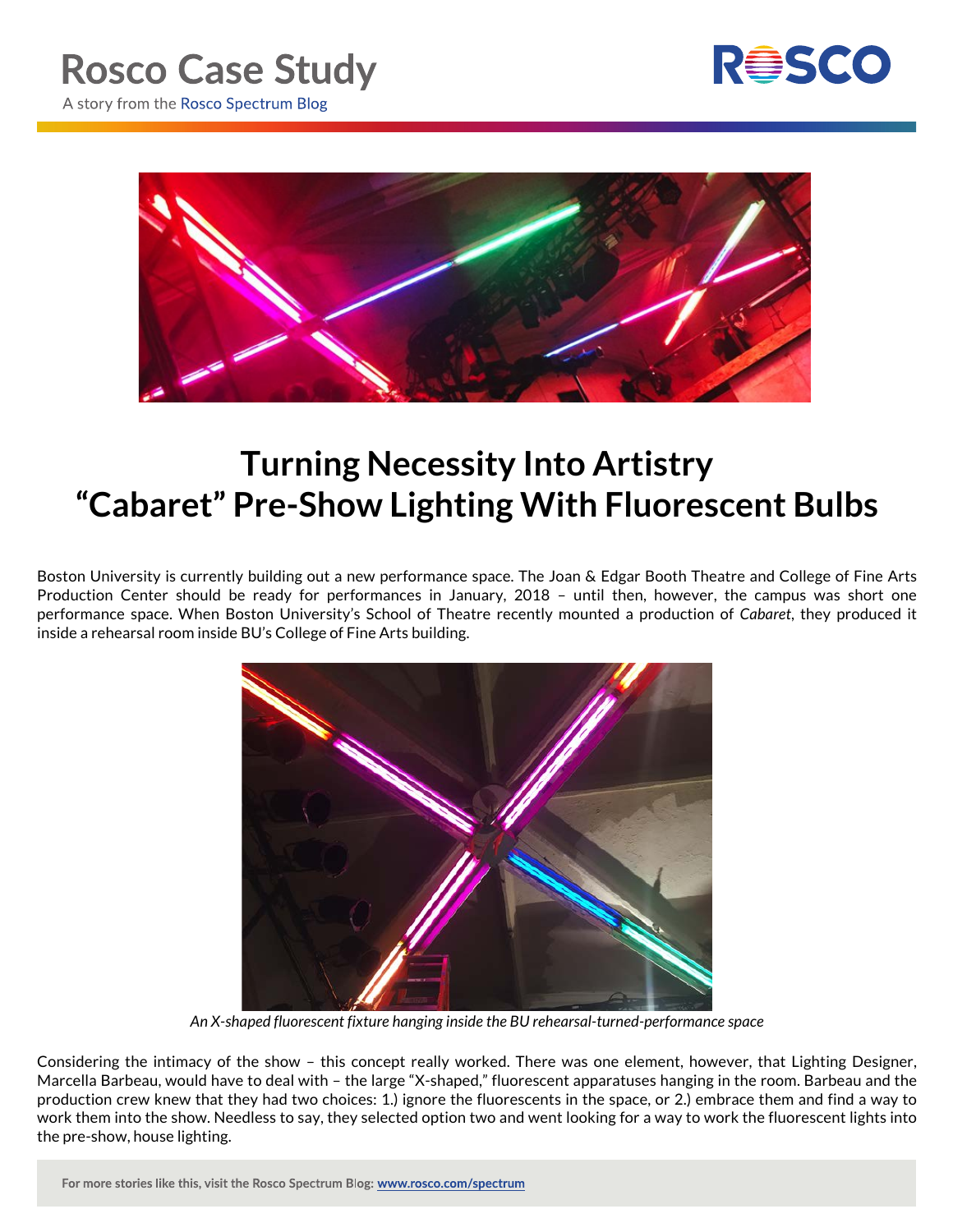

*One of the Budapest ruin bar photos that inspired Marcella Barbeau's lighting design*

Marcella was inspired by the ruin bars in Budapest. "They're beautiful spaces with found lighting equipment from around the country," she said. "Some bars have stop lights in them, string lights of different colors, and different gelled fluorescents that somehow all come together harmoniously."

## **Roscolux Colors Used:**



In order to add color to her fluorescents, Marcella ordered a selection of 48" RoscoSleeves to cover her T8 bulbs. Her Roscolux color palette for the sleeves included: R26 Light Red, R318 Mayan Sun, R94 Kelly Green, R85 Deep Blue, and R39 Skelton Exotic Sangria.